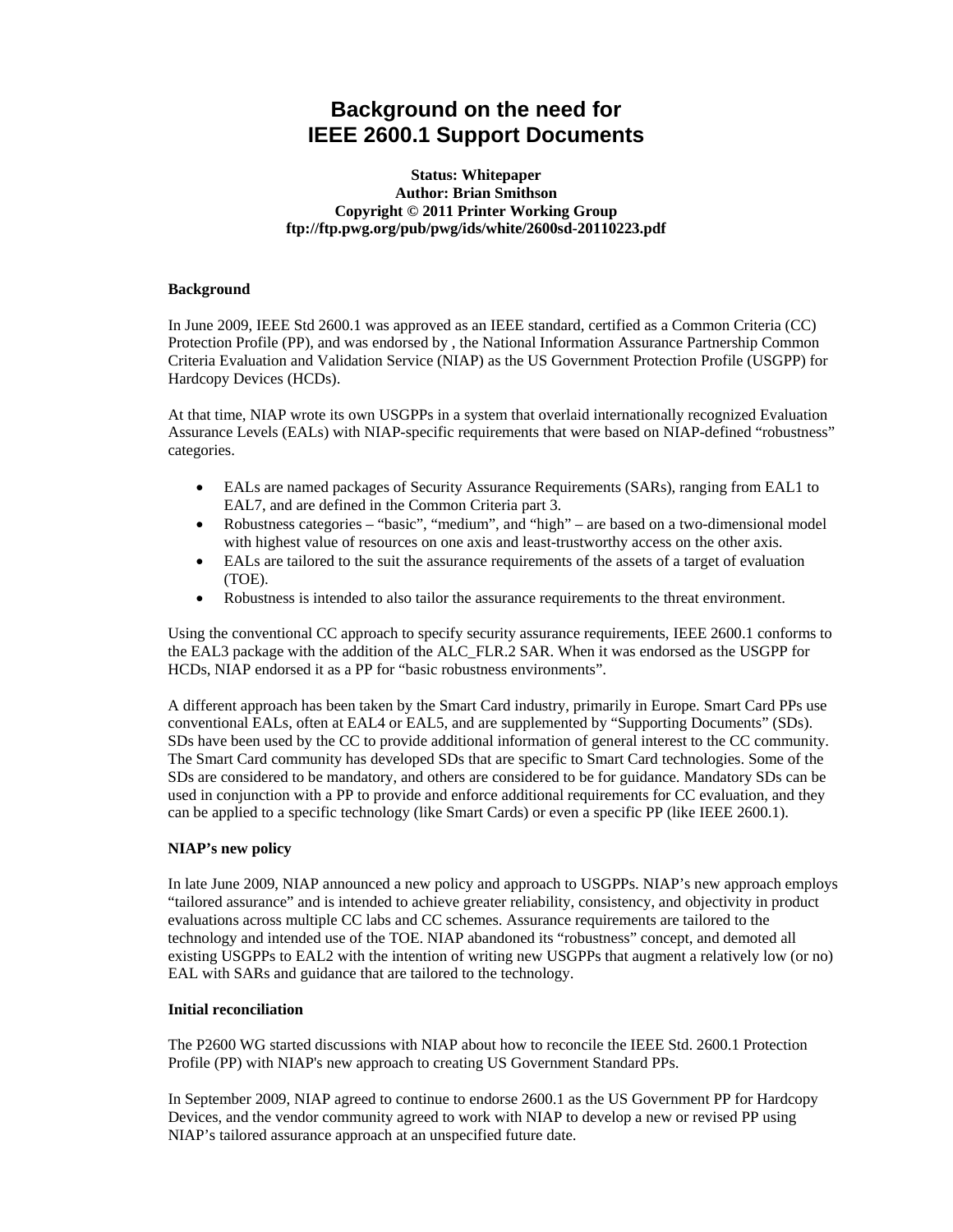#### **Endorsement of IEEE 2600.2 "plus"**

In June 2010, NIAP started discussions about how it might endorse 2600.2 instead of or in addition to 2600.1, possibly by augmenting 2600.2 with Security Functional Requirements (SFRs) from 2600.1. The P2600 WG expressed many concerns about any such changes::

- P2600 WG members have made substantial investments to develop, promote, and conform to 2600.1.
- Many HCD evaluations conforming to 2600.1 are being performed by a variety of labs in several different CC schemes.
- Customers have been educated about the benefits of certification conforming to 2600.1 at its assurance level, and might be confused by changes of endorsement and downgraded EAL.
- Such changes would only downgrade the EAL, but otherwise would do little to achieve NIAP's objectives for the new Standard PP approach.

Nonetheless, in November 2010, NIAP issued a policy (#20) that removed their endorsement of IEEE 2600.1 as the USGPP for HCDs, and in its place, endorsed IEEE 2600.2 plus a defined set of SFRs (taken from IEEE 2600.1) at EAL2 + ALC\_FLR.2. The policy stated that NIAP would only evaluate HCDs conforming to IEEE 2600.2. However, the policy also recognized that HCDs evaluated conforming to IEEE 2600.1 outside of the US would be acceptable to US government customers as being equivalent to HCDs that have been evaluated conforming to the USGPP.

From the customer's point of view, there are two different kinds of CC certification of HCDs that are acceptable to the US government:

- 1. HCDs certified to conform to IEEE 2600.2 plus additional SFRs, at EAL2 + ALC\_FLR.2 (evaluation performed anywhere)
- 2. HCDs certified to conform to IEEE 2600.1, at EAL3 + ALC\_FLR.2 (evaluation performed outside of the US, unless evaluation was underway when policy #20 was introduced)

#### **The problem**

NIAP's new policy has impacted the endorsement of 2600.1, in which HCD vendors invested a great deal of time, money, and promotion. NIAP's new approach to PPs may also have a long term impact on how HCD PPs are developed by the vendor community.

#### **Counter-proposal**

The P2600 WG has proposed to NIAP a way to reinstated endorsement of IEEE 2600.1 as the USGPP for HCDs:

*"Unlike other Standard PPs that are under development, the HCD vendor community has many evaluations that are currently underway. In the next six to nine months we expect 8-10 certificates of conformance to 2600.1, covering 30-40 MFP models, evaluated by 4-5 labs and issued by 3-4 schemes. This provides a unique opportunity to gather input from multiple lab / multiple scheme evaluations, focusing on ATE and AVA, and to work with NIAP to create Supporting Documents for 2600.1 that provide technology-specific evaluation guidance based on real-world evaluation results.* 

*"Our objective is that the Supporting Documents will help NIAP achieve its vision of greater reliability, consistency, and objectivity in HCD product evaluations across multiple labs and schemes, while also providing continuity to HCD vendors and customers who see 2600.1 as a useful and practical benchmark for HCD security."* 

NIAP agreed in principle that such SDs could provide the necessary specificity and guidance to evaluators to assure NIAP that evaluations performed by different labs and schemes would have reliable, consistent, objective results. NIAP also agreed to consider reinstating IEEE 2600.1 with mandatory SDs as the USGPP for HCDs.